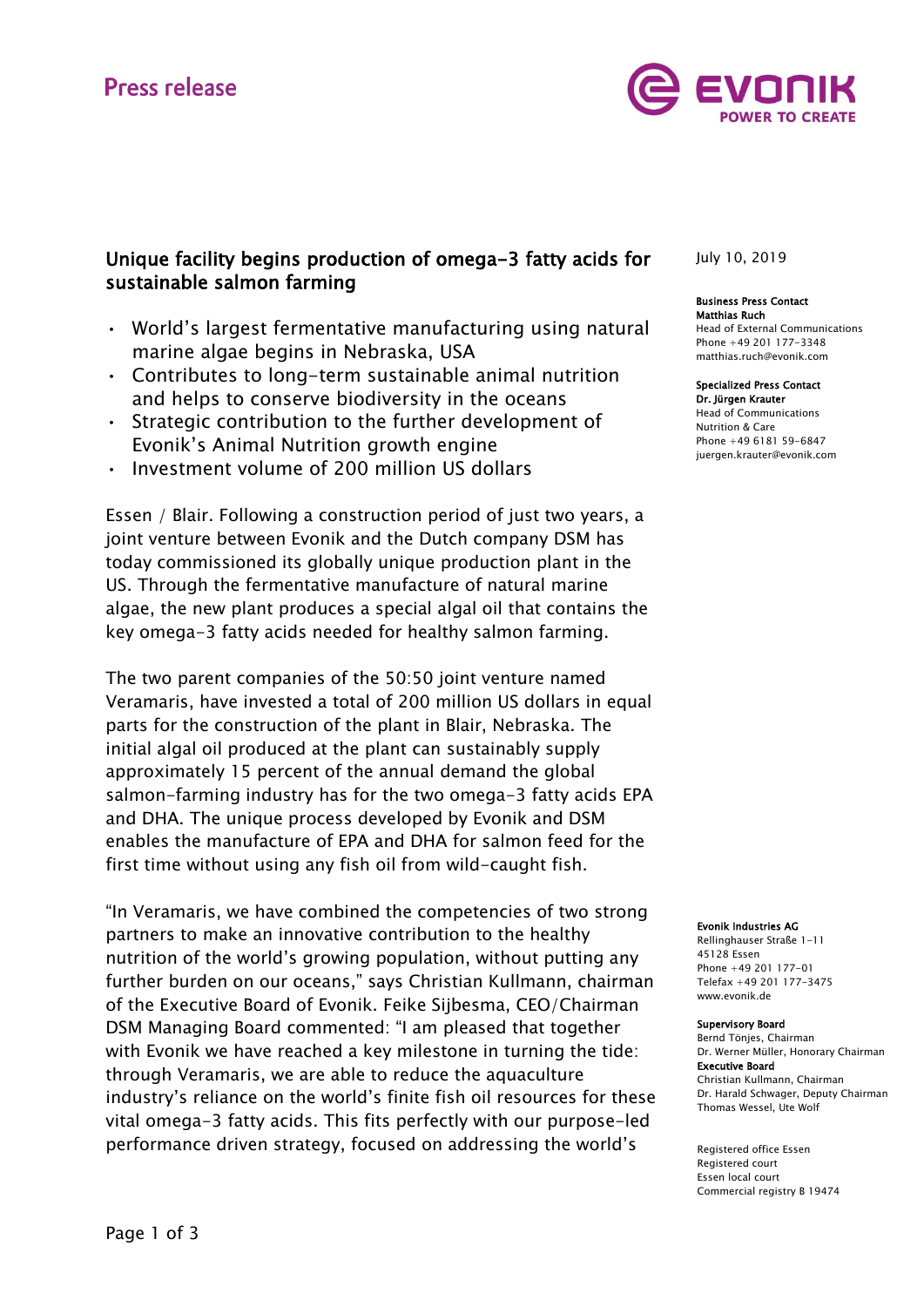

biggest challenges while simultaneously creating economic, environmental and societal value for all our stakeholders."

With more than 40 production and R&D sites, North America represents a strategically important region for Evonik with high growth potential. In addition to the regional significance, this investment sees Evonik address one of the Group's four strategic growth engines: Animal Nutrition. Apart from Animal Nutrition, the Group focuses its investments on Smart Materials, Specialty Additives, and Health & Care.

With Veramaris the Animal Nutrition business line has taken a significant step towards becoming an integrated and innovative system supplier of healthy and sustainable animal nutrition. The joint venture not only complements the portfolio of the business line; together with the business line's activities in the precision livestock farming sector, it forms one of the most important pillars in the further development of Animal Nutrition.

The production of the Veramaris algal oil is based on the natural algae strain *Schizochytrium*, which DSM has brought to the partnership with Evonik. The joint development of the strain right up to commercial production, and the joint development of the process formed the basis for the new production plant. Evonik constructed the plant on site in Blair next to its existing facility, where it has been running a fermentation process to produce Biolys® (source of L-lysine) for many years now. The production complex benefits from many synergies in infrastructure, technology and personnel. In addition to this is the know-how Evonik has already gained over decades of large-volume fermentation at the Nebraska site.

Every year, 16 million metric tons of wild fish are caught to be used in the manufacture of fish meal and fish oil, which are then used as components in aquaculture feed. Through the addition of amino acids from Evonik and modern feeding concepts, the animal nutrition industry has already managed to significantly reduce the amount of fish meal used in fish feed. Now, the algal oil produced by Veramaris enables the reduction of the fish oil share without impacting the omega-3 fatty acid-content in the farmed fish.